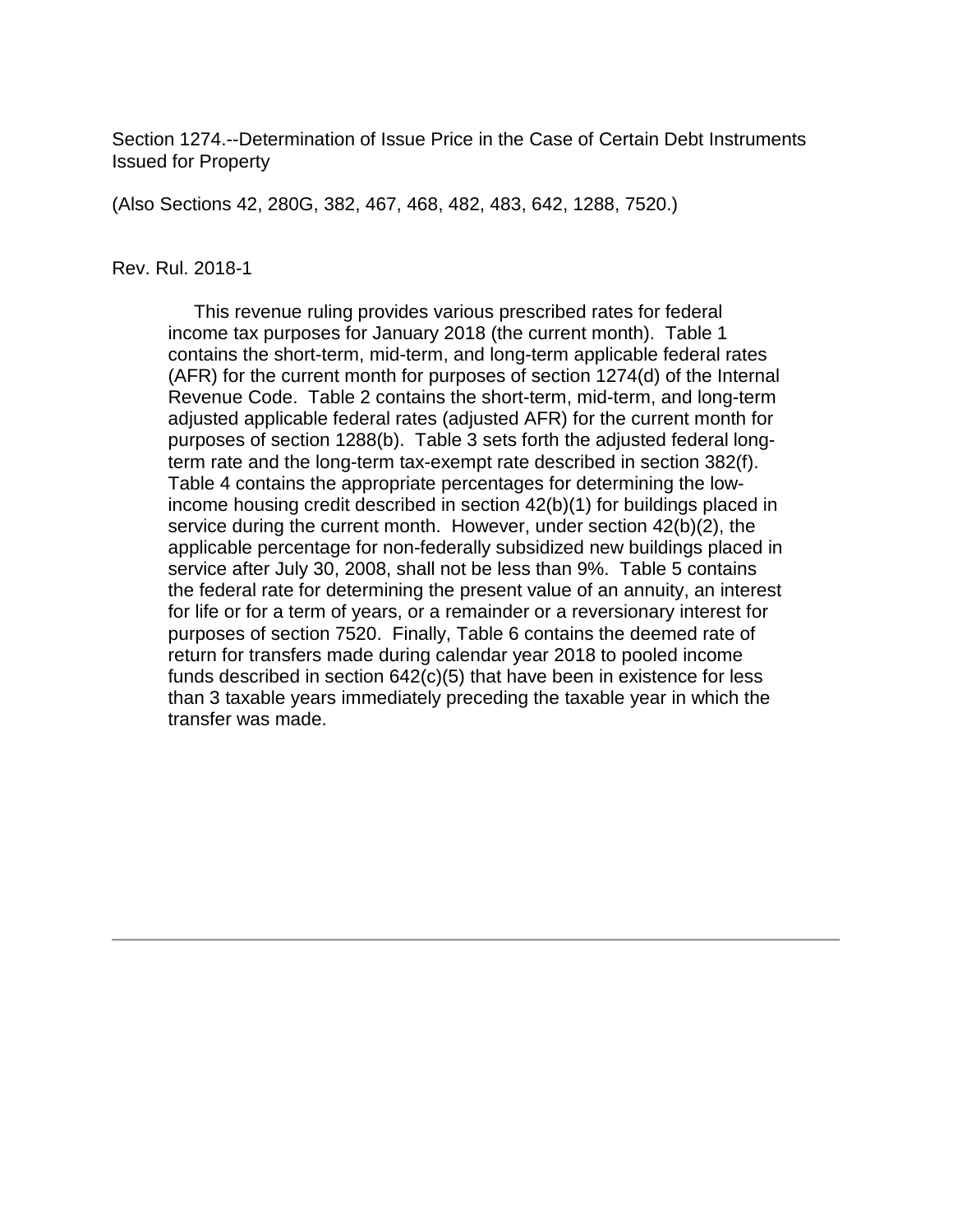## REV. RUL. 2018-1 TABLE 1

# Applicable Federal Rates (AFR) for January 2018

|                                                                        | <u>Period for Compounding</u>                      |                                                    |                                                    |                                                    |  |
|------------------------------------------------------------------------|----------------------------------------------------|----------------------------------------------------|----------------------------------------------------|----------------------------------------------------|--|
|                                                                        | <b>Annual</b>                                      | Semiannual                                         | Quarterly                                          | <b>Monthly</b>                                     |  |
|                                                                        |                                                    | Short-term                                         |                                                    |                                                    |  |
| <b>AFR</b><br>110% AFR<br>120% AFR<br>130% AFR                         | 1.68%<br>1.85%<br>2.01%<br>2.18%                   | 1.67%<br>1.84%<br>2.00%<br>2.17%                   | 1.67%<br>1.84%<br>2.00%<br>2.16%                   | 1.66%<br>1.83%<br>1.99%<br>2.16%                   |  |
|                                                                        | Mid-term                                           |                                                    |                                                    |                                                    |  |
| <b>AFR</b><br>110% AFR<br>120% AFR<br>130% AFR<br>150% AFR<br>175% AFR | 2.18%<br>2.40%<br>2.62%<br>2.84%<br>3.29%<br>3.84% | 2.17%<br>2.39%<br>2.60%<br>2.82%<br>3.26%<br>3.80% | 2.16%<br>2.38%<br>2.59%<br>2.81%<br>3.25%<br>3.78% | 2.16%<br>2.38%<br>2.59%<br>2.80%<br>3.24%<br>3.77% |  |
|                                                                        | Long-term                                          |                                                    |                                                    |                                                    |  |
| <b>AFR</b><br>110% AFR<br>120% AFR<br>130% AFR                         | 2.59%<br>2.85%<br>3.10%<br>3.37%                   | 2.57%<br>2.83%<br>3.08%<br>3.34%                   | 2.56%<br>2.82%<br>3.07%<br>3.33%                   | 2.56%<br>2.81%<br>3.06%<br>3.32%                   |  |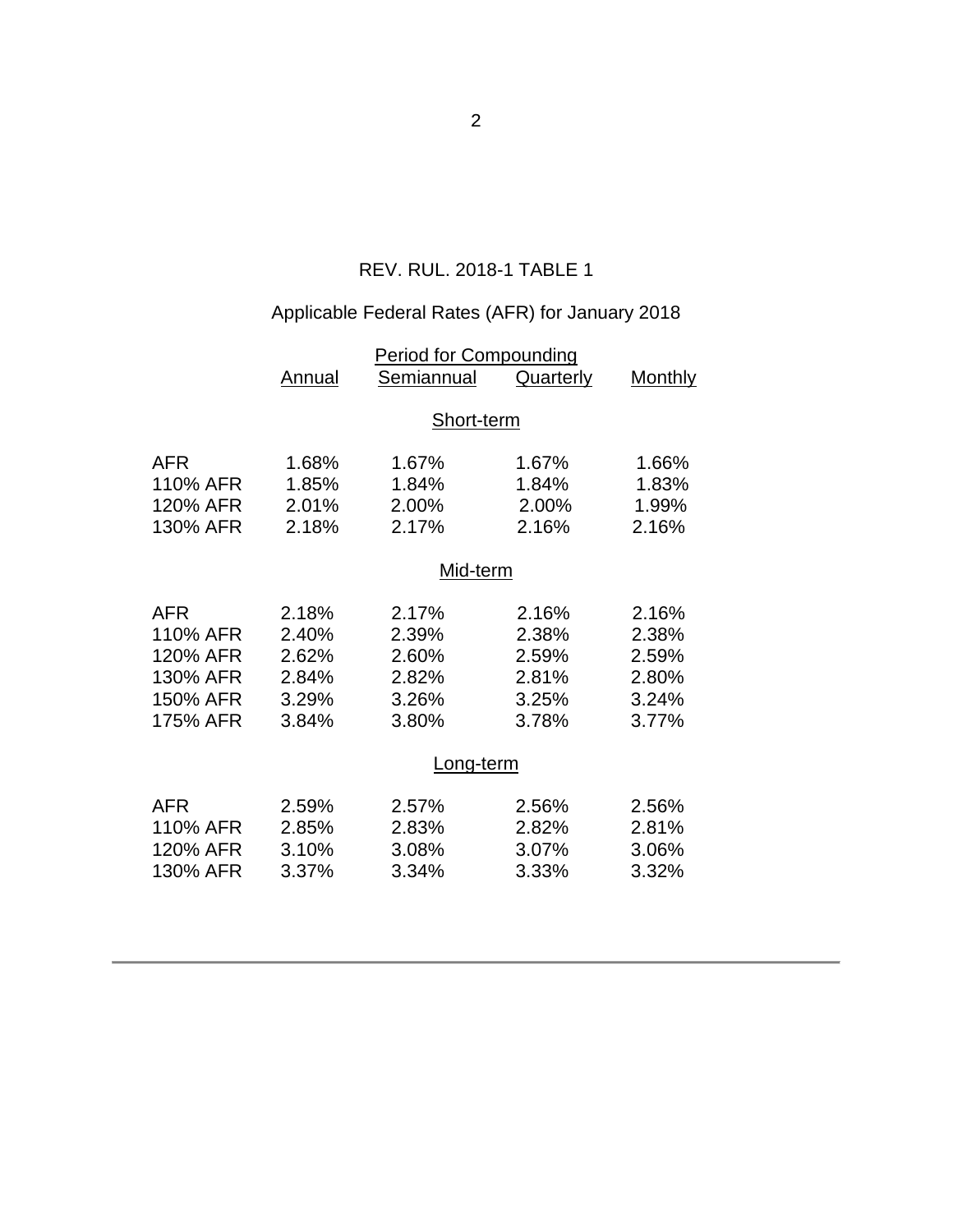## REV. RUL. 2018-1 TABLE 2

## Adjusted AFR for January 2018

|                            | Annual | <b>Period for Compounding</b><br>Semiannual | Quarterly | Monthly |  |
|----------------------------|--------|---------------------------------------------|-----------|---------|--|
| Short-term<br>adjusted AFR | 1.24%  | 1.24%                                       | 1.24%     | 1.24%   |  |
| Mid-term<br>adjusted AFR   | 1.62%  | 1.61%                                       | 1.61%     | 1.60%   |  |
| Long-term<br>adjusted AFR  | 1.92%  | 1.91%                                       | 1.91%     | 1.90%   |  |

## REV. RUL. 2018-1 TABLE 3

| Rates Under Section 382 for January 2018              |       |
|-------------------------------------------------------|-------|
| Adjusted federal long-term rate for the current month | 1.92% |

| Long-term tax-exempt rate for ownership changes during the   |       |
|--------------------------------------------------------------|-------|
| current month (the highest of the adjusted federal long-term |       |
| rates for the current month and the prior two months.)       | 1.96% |